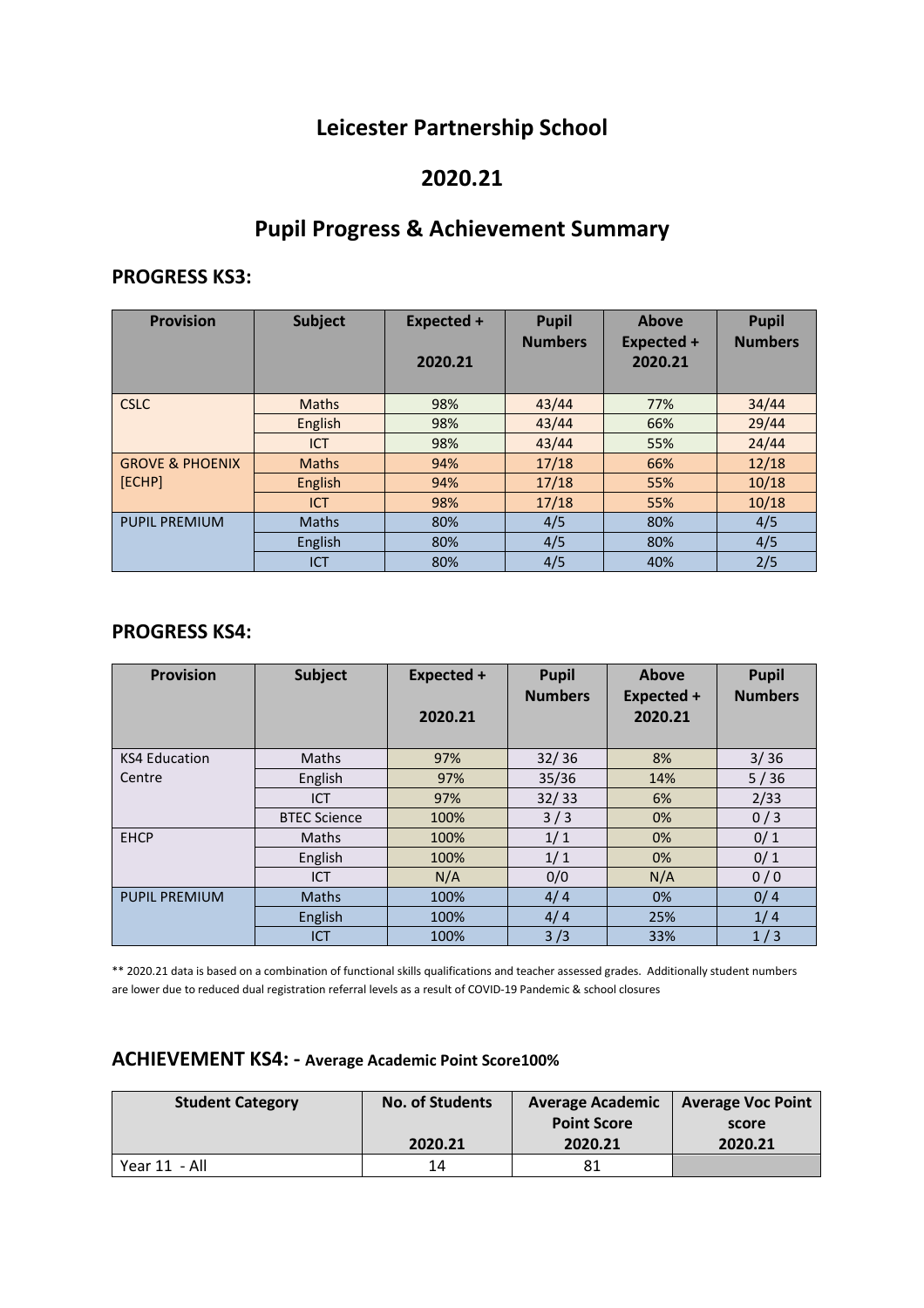| Year 11 – All 3+ terms         |    |    |
|--------------------------------|----|----|
| Year $11 - LPS$ 3 + terms      | 88 |    |
| Year 11-Pupil Premium Students | 98 | 56 |

#### **Maths Qualification Achieved at Expected + levels:**

| <b>Student Category</b>          | <b>No. of Students</b><br>in cohort<br>2020.21 | No of students<br>achieving Maths<br>qualification | %       |
|----------------------------------|------------------------------------------------|----------------------------------------------------|---------|
|                                  |                                                | 2020.21                                            | 2020.21 |
| Year 11 - All                    | 13                                             | 10                                                 | 77%     |
| Year 11 - All 3+ terms           | 10                                             |                                                    | 90%     |
| Year 11-LPS 3 + terms            | 9                                              |                                                    | 89%     |
| Year 11 - Pupil Premium Students |                                                |                                                    | 100%    |

#### **English Qualification Achieved at Expected + levels:**

| <b>Student Category</b>          | <b>No. of Students</b><br>in cohort<br>2020.21 | No of students<br>achieving English<br>qualification<br>2020.21 | %<br>2020.21 |
|----------------------------------|------------------------------------------------|-----------------------------------------------------------------|--------------|
| Year 11 - All                    | 13                                             | 10                                                              | 77%          |
| Year 11 - All 3+ terms           | 10                                             |                                                                 | 90%          |
| Year 11- LPS 3 + terms           | q                                              |                                                                 | 89%          |
| Year 11 - Pupil Premium Students |                                                |                                                                 | 100%         |

#### **English & Maths Qualification Achieved at Expected + levels:**

| <b>Student Category</b>          | <b>No. of Students</b><br>in cohort<br>2020.21 | No of students<br>achieving English &<br><b>Maths</b><br>qualification<br>2020.21 | %<br>2020.21 |
|----------------------------------|------------------------------------------------|-----------------------------------------------------------------------------------|--------------|
| Year 11 - All                    | 13                                             | 10                                                                                | 77%          |
| Year 11 - All 3+ terms           | 10                                             | q                                                                                 | 90%          |
| Year 11- LPS 3 + terms           | q                                              |                                                                                   | 89%          |
| Year 11 - Pupil Premium Students |                                                |                                                                                   | 100%         |

#### **Science Qualification Achieved at Expected + levels:**

| <b>Student Category</b> | <b>No. of Students</b><br>in cohort | No of students<br>achieving Science<br>qualification | %       |
|-------------------------|-------------------------------------|------------------------------------------------------|---------|
|                         | 2020.21                             | 2020.21                                              | 2020.21 |
| Year 11 - All           |                                     |                                                      | 100%    |
| Year 11 - All 3+ terms  |                                     |                                                      | 100%    |
| Year 11- LPS 3 + terms  |                                     |                                                      | 100%    |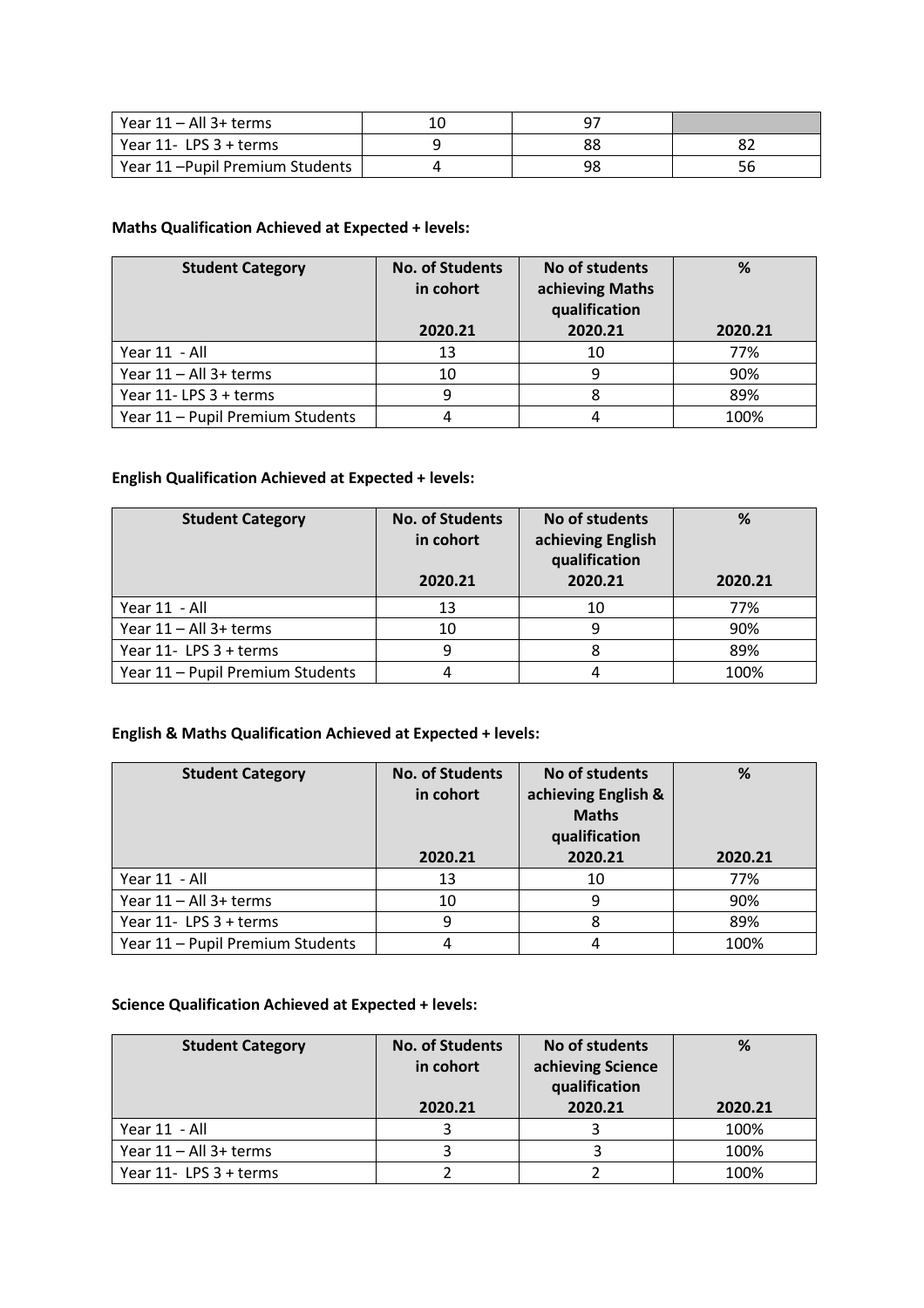| __ | Voor<br>.<br>$11$ $222$<br>Students<br>remilim |  |  |  |
|----|------------------------------------------------|--|--|--|
|----|------------------------------------------------|--|--|--|

#### **Actual Attainment from baseline in maths 3+ terms: [< 3 TERMS]**

| <b>Baseline / No of Students</b> |   | <b>NOT MET</b><br><b>EXPECTED</b> | <b>Met</b><br><b>Expected</b> | <b>Met Above</b><br><b>Expected</b> | <b>Met</b><br><b>Accelerated</b> |
|----------------------------------|---|-----------------------------------|-------------------------------|-------------------------------------|----------------------------------|
| Pre-Entry -<br>E <sub>2</sub>    | 3 |                                   |                               |                                     |                                  |
| E <sub>3</sub>                   | 4 |                                   | 4                             |                                     |                                  |
| L1                               | 6 |                                   | $[1] 3$                       |                                     |                                  |
| L <sub>2</sub>                   | 0 |                                   |                               |                                     |                                  |
| <b>GCSE 1/4</b>                  | 4 |                                   | 3                             |                                     |                                  |
| <b>GCSE 5/9</b>                  | 0 |                                   |                               |                                     |                                  |

## **Actual Attainment from baseline in English 3+ terms: [< 3 TERMS]**

| <b>Baseline / No of Students</b> |                | <b>NOT MET</b><br><b>EXPECTED</b> | <b>Met</b><br><b>Expected</b> | <b>Met Above</b><br><b>Expected</b> | <b>Met</b><br><b>Accelerated</b> |
|----------------------------------|----------------|-----------------------------------|-------------------------------|-------------------------------------|----------------------------------|
| Pre-Entry -<br>E <sub>2</sub>    | $\mathfrak{p}$ |                                   |                               |                                     |                                  |
| E <sub>3</sub>                   | 5              |                                   | 4                             |                                     |                                  |
| L1                               | 6              | <u>[2]</u>                        | $[1] 3$                       |                                     |                                  |
| L <sub>2</sub>                   | 0              |                                   |                               |                                     |                                  |
| <b>GCSE 1/4</b>                  | 3              |                                   |                               |                                     |                                  |
| <b>GCSE 5/9</b>                  | 0              |                                   |                               |                                     |                                  |

#### **Actual Attainment from baseline in BTEC Science 3+ terms:**

| <b>Baseline / No of Students</b> |   | <b>NOT MET</b><br><b>EXPECTED</b> | <b>Met</b><br><b>Expected</b> | <b>Met Above</b><br><b>Expected</b> | <b>Met</b><br><b>Accelerated</b> |
|----------------------------------|---|-----------------------------------|-------------------------------|-------------------------------------|----------------------------------|
| Pre-Entry                        | 0 |                                   |                               |                                     |                                  |
| E1                               |   |                                   |                               |                                     |                                  |
| E <sub>2</sub>                   |   |                                   |                               |                                     |                                  |
| E <sub>3</sub>                   | 0 |                                   |                               |                                     |                                  |
| L1                               | 0 |                                   |                               |                                     |                                  |
| L2                               | 0 |                                   |                               |                                     |                                  |
| <b>GCSE 1/4</b>                  | 3 |                                   | 3                             |                                     |                                  |
| <b>GCSE 5/9</b>                  | 0 |                                   |                               |                                     |                                  |